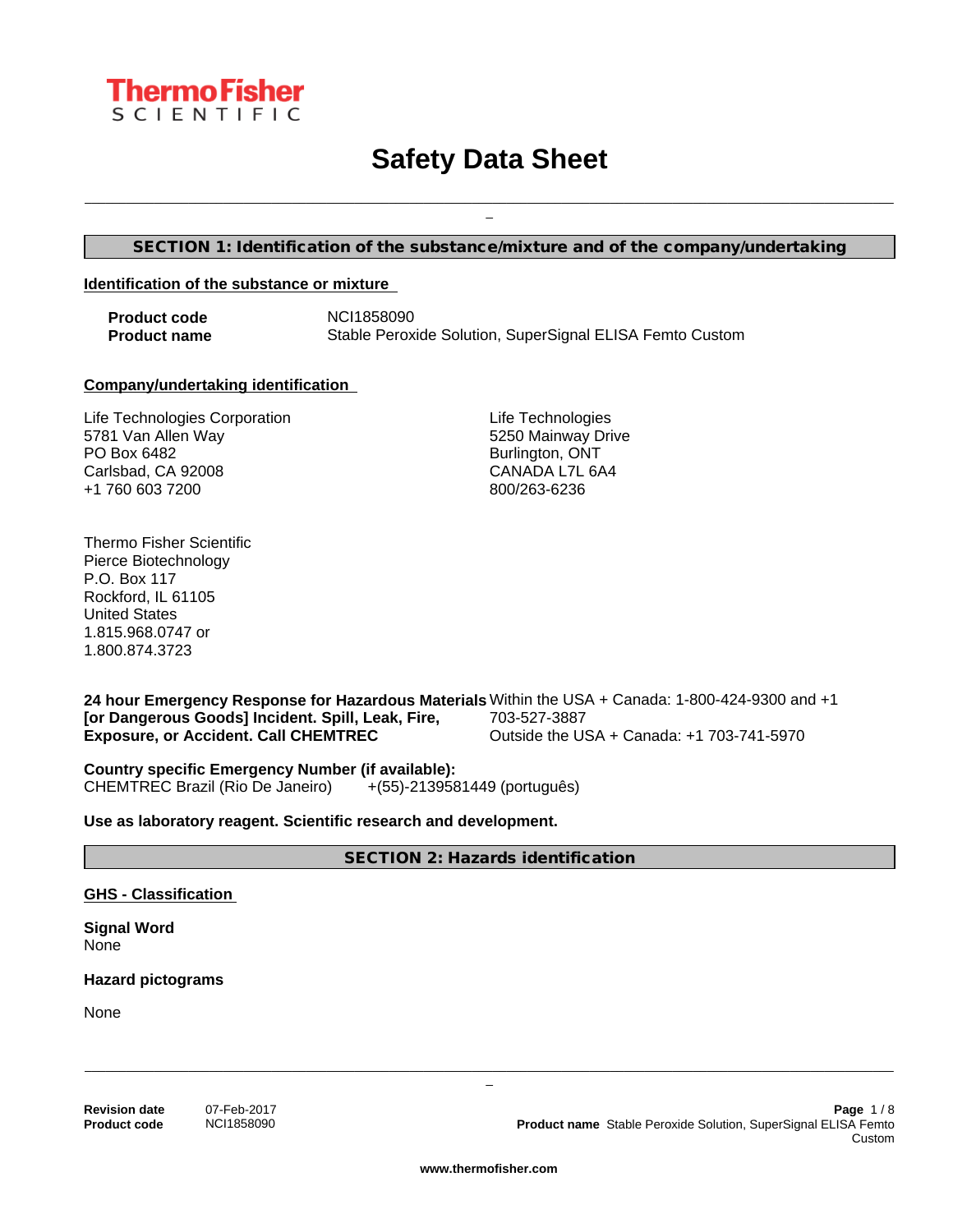#### **Health hazards** Not Hazardous

#### **Physical hazards** Not Hazardous

# **Environmental hazards**

Not Hazardous

# **Hazard Statements**

Not Applicable

# **Precautionary Statements**

# **Prevention**

Not Applicable

#### **Response** Not Applicable

**Storage** Not Applicable

# **Disposal** Not Applicable

# **Other hazards**

Not Applicable

**HMIS** 

| Health       |  |
|--------------|--|
| Flammability |  |
| Reactivity   |  |

**SECTION 3: Composition/information on ingredients**

The product contains no substances which at their given concentration, are considered to be hazardous to health.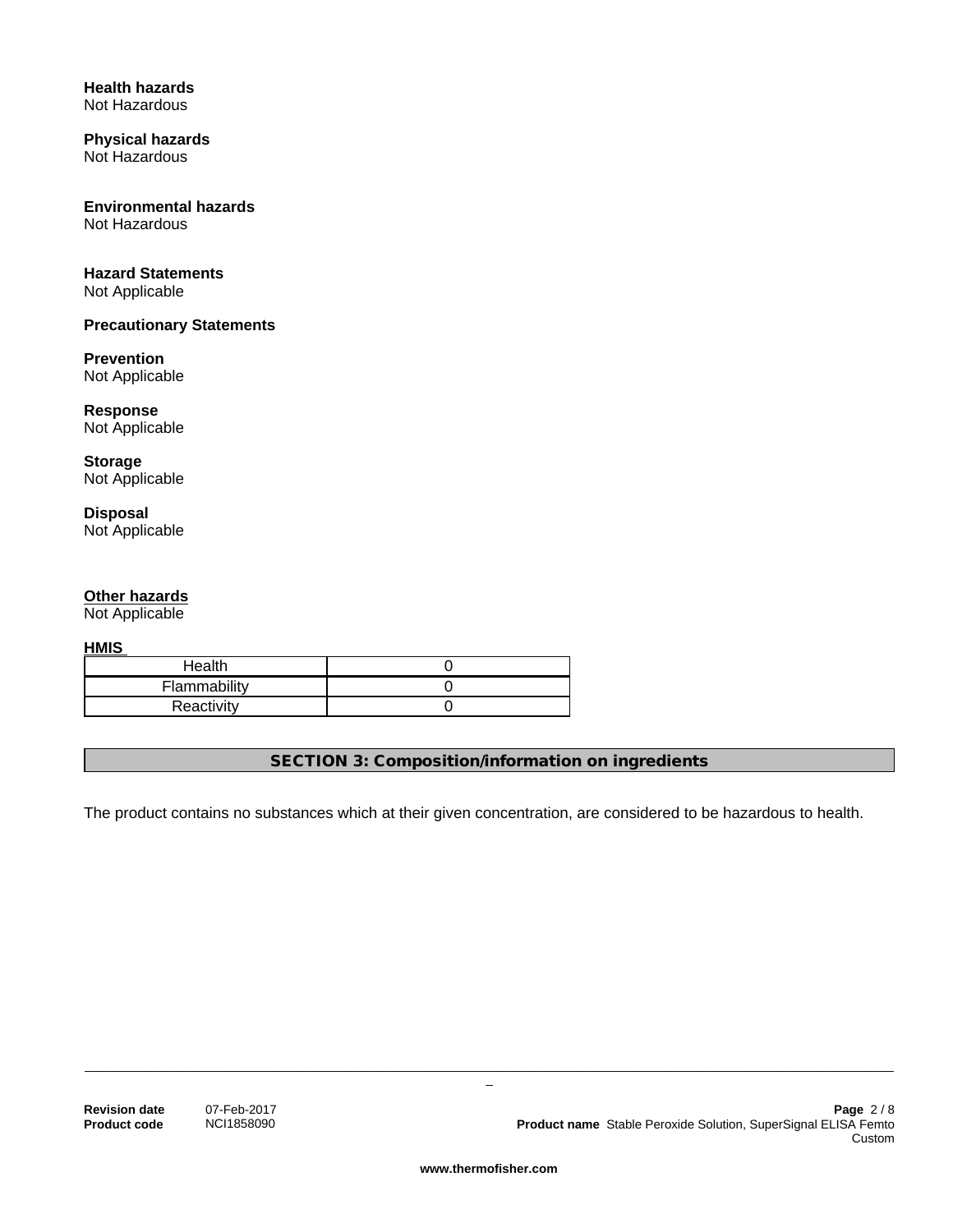#### **SECTION 4: First aid measures**

#### **Description of first aid measures**

| <b>Skin contact</b>       | Rinse with plenty of water . Immediate medical attention is not required.                                                                      |
|---------------------------|------------------------------------------------------------------------------------------------------------------------------------------------|
| Eye contact               | Rinse cautiously with water for several minutes. Remove contact lenses, if present<br>and easy to do.                                          |
| Ingestion                 | Not expected to present a significant ingestion hazard under anticipated conditions<br>of normal use. If you feel unwell, seek medical advice. |
| <b>Inhalation</b>         | Not expected to be an inhalation hazard under anticipated conditions of normal<br>use of this material. Consult a physician if necessary.      |
| <b>Notes to Physician</b> | Treat symptomatically.                                                                                                                         |

### **Most important symptoms and effects, both acute and delayed** Not Applicable

**Indication of any immediate medical attention and special treatment needed** None.

**SECTION 5: Firefighting measures**

#### **Extinguishing media**

**Unsuitable extinguishing media** No information available.

**Suitable extinguishing media** Water spray. Carbon dioxide (CO2). Foam. Dry chemical.

**Special hazards arising from the substance or mixture** Not known.

**Advice for fire-fighters**  $\qquad \qquad$  Standard procedure for chemical fires.

**SECTION 6: Accidental release measures**

## **Personal precautions, protective equipment and emergency procedures**

Ensure adequate ventilation. Always wear recommended Personal Protective Equipment.Use personal protection equipment. See Section 8 for more detail.

#### **Environmental precautions**

No special environmental precautions required.

#### **Methods and material for containment and cleaning up**

Soak up with inert absorbent material.

#### **Reference to other sections**

See section 8 for more information.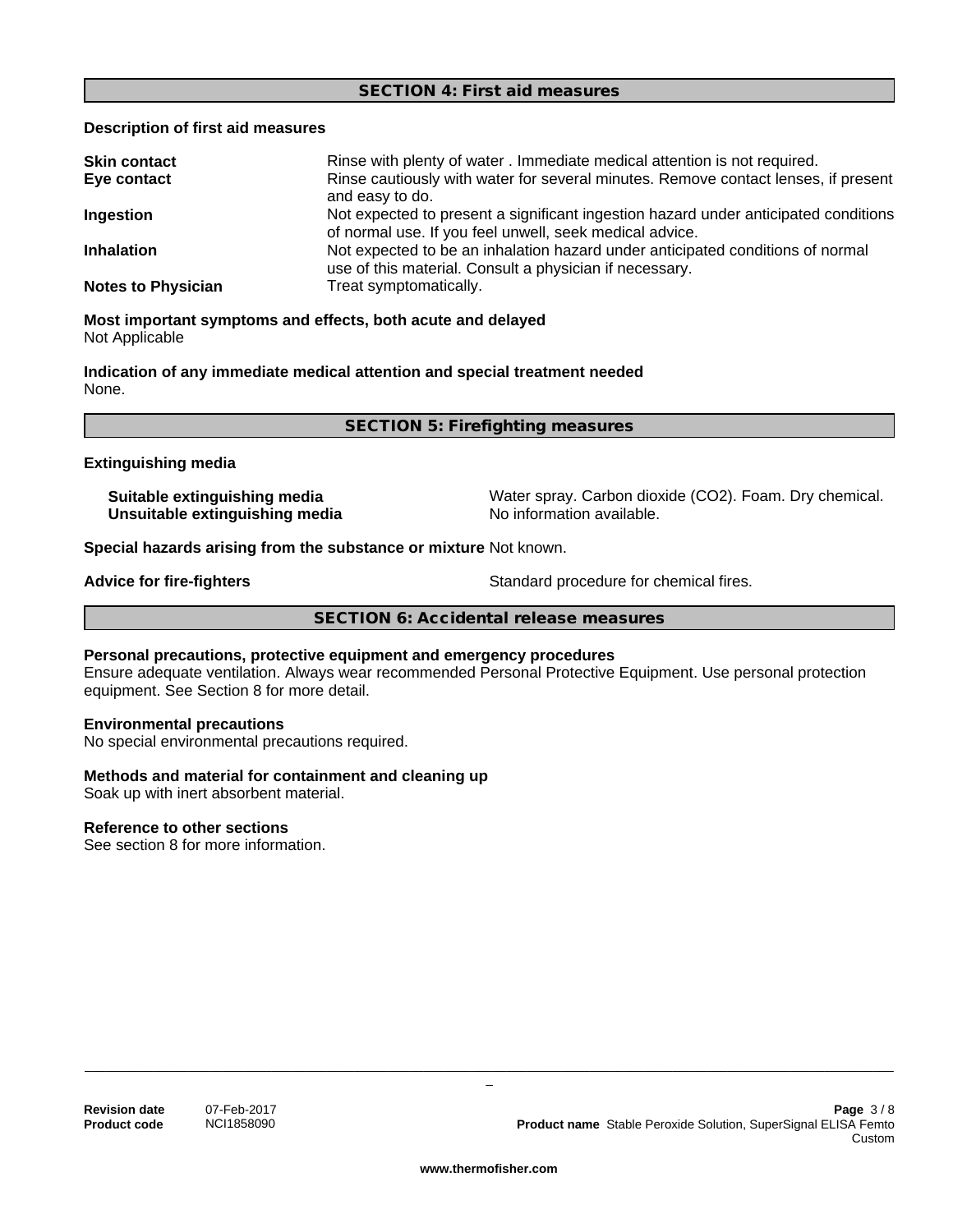# **SECTION 7: Handling and storage**

# **Precautions for safe handling**

Use personal protective equipment as required...

# **Conditions for safe storage, including any incompatibilities**

Keep in a dry, cool and well-ventilated place. Keep in properly labeled containers.

### **Specific end use(s)**

Use as a laboratory reagent, for scientific research and development.

| SECTION 8: Exposure controls/personal protection |  |
|--------------------------------------------------|--|
|--------------------------------------------------|--|

# **Control parameters**

|                                      | <b>Exposure Limits</b>          | Contains no substances with occupational exposure limit values.                                                                    |
|--------------------------------------|---------------------------------|------------------------------------------------------------------------------------------------------------------------------------|
|                                      | <b>Engineering measures</b>     | Ensure adequate ventilation, especially in confined areas                                                                          |
|                                      | <b>Exposure controls</b>        |                                                                                                                                    |
| <b>Personal Protective Equipment</b> |                                 |                                                                                                                                    |
|                                      | <b>Respiratory protection</b>   | In case of insufficient ventilation wear respirators and components tested and<br>approved under appropriate government standards. |
|                                      | <b>Hand protection</b>          | Wear suitable gloves Glove material: Compatible chemical-resistant gloves.                                                         |
|                                      | Eye protection                  | Tight sealing safety goggles                                                                                                       |
|                                      | <b>Skin and Body Protection</b> | Wear suitable protective clothing                                                                                                  |
|                                      | <b>Hygiene measures</b>         | Handle in accordance with good industrial hygiene and safety practice                                                              |
|                                      |                                 |                                                                                                                                    |

### **Environmental exposure controls**

No special environmental precautions required.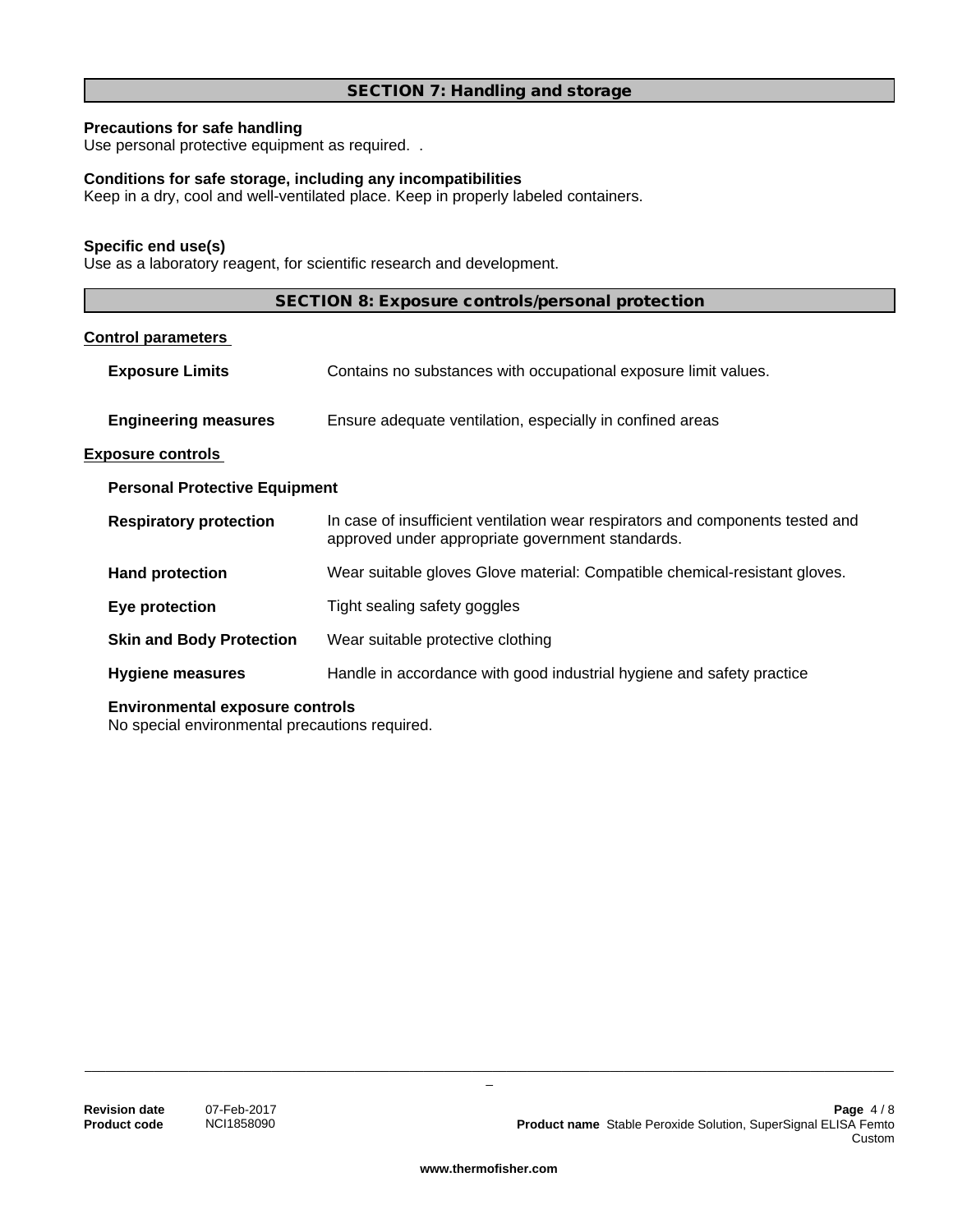# **Information on basic physical and chemical properties**

| Appearance                                   | liquid                                                      |                                       |  |
|----------------------------------------------|-------------------------------------------------------------|---------------------------------------|--|
| Odor                                         | No data available                                           |                                       |  |
| pH                                           | $4.9 - 5.1$                                                 |                                       |  |
| Melting point / melting range                | °C Mixture has not been tested                              | <b>°F</b> Mixture has not been tested |  |
| Boiling point / boiling range                | <b>C</b> Mixture has not been tested                        | <b>°F</b> Mixture has not been tested |  |
| <b>Flash point</b>                           | °C Mixture has not been tested                              | <b>°F</b> Mixture has not been tested |  |
| <b>Autoignition Temperature</b>              | <b>°C</b> Mixture has not been tested                       | <b>°F</b> Mixture has not been tested |  |
| <b>Decomposition temperature</b>             | °C Mixture has not been tested                              | <b>°F</b> Mixture has not been tested |  |
| <b>Evaporation rate</b>                      | No data available                                           |                                       |  |
| <b>Flammability (solid, gas)</b>             | No data available                                           |                                       |  |
| <b>Upper explosion limit</b>                 | Mixture has not been tested                                 |                                       |  |
| Lower explosion limit                        | Mixture has not been tested                                 |                                       |  |
| <b>Vapor Pressure</b>                        | Mixture has not been tested                                 |                                       |  |
| <b>Relative density</b>                      | Mixture has not been tested                                 |                                       |  |
| <b>Specific gravity</b>                      | No data available                                           |                                       |  |
| <b>Solubility</b>                            | No data available                                           |                                       |  |
| <b>Partition coefficient:</b>                | No data available                                           |                                       |  |
| n-octanol/water                              |                                                             |                                       |  |
| <b>Explosive properties</b>                  | Mixture has not been tested                                 |                                       |  |
| <b>Other information</b>                     | No data available                                           |                                       |  |
|                                              | SECTION 10: Stability and reactivity                        |                                       |  |
| <b>Reactivity</b>                            | None known.                                                 |                                       |  |
| <b>Chemical stability</b>                    | Stable under normal conditions.                             |                                       |  |
| <b>Possibility of hazardous</b><br>reactions | Hazardous reaction has not been reported.                   |                                       |  |
| <b>Conditions to avoid</b>                   | No information available.                                   |                                       |  |
| Incompatible materials                       | No dangerous reaction known under conditions of normal use. |                                       |  |
| <b>Hazardous decomposition</b><br>products   | No data available.                                          |                                       |  |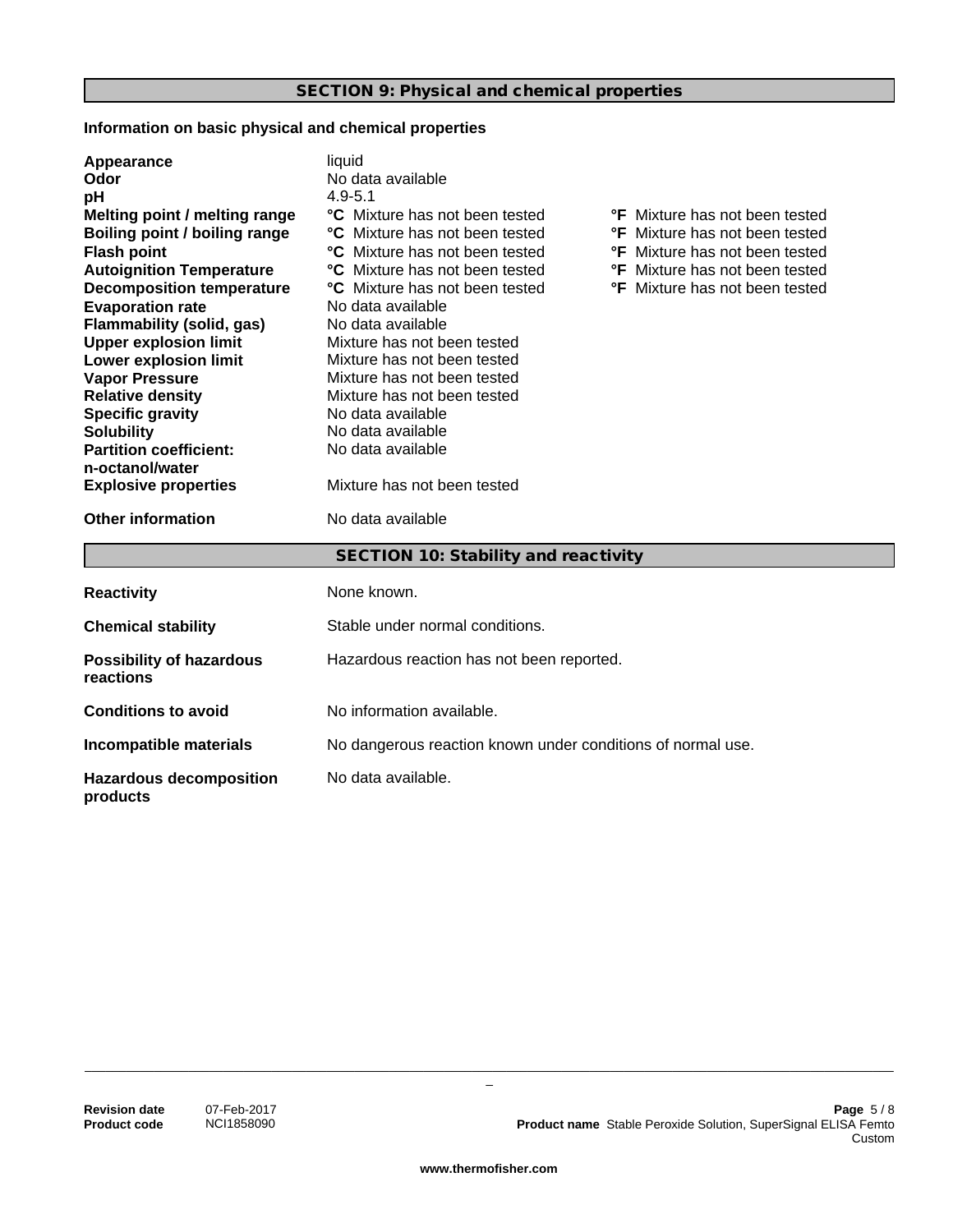# **SECTION 11: Toxicological information**

### **Information on toxicological effects**

There is no evidence available indicating acute toxicity.

#### **Principal Routes of Exposure**

| <b>Irritation</b>               | Conclusive but not sufficient for classification |  |
|---------------------------------|--------------------------------------------------|--|
| <b>Corrosivity</b>              | Conclusive but not sufficient for classification |  |
| Sensitization                   | Conclusive but not sufficient for classification |  |
| <b>STOT - Single Exposure</b>   | Conclusive but not sufficient for classification |  |
| <b>STOT - Repeated Exposure</b> | Conclusive but not sufficient for classification |  |
| Carcinogenicity                 | Conclusive but not sufficient for classification |  |
| <b>Mutagenicity</b>             | Conclusive but not sufficient for classification |  |
| <b>Reproductive toxicity</b>    | Conclusive but not sufficient for classification |  |
| <b>Aspiration hazard</b>        | Conclusive but not sufficient for classification |  |
|                                 | <b>SECTION 12: Ecological information</b>        |  |

#### **Toxicity**

Contains no substances known to be hazardous to the environment or not degradable in waste water treatment plants.

| Persistence and degradability                                | No information available. |
|--------------------------------------------------------------|---------------------------|
| <b>Bioaccumulative potential</b>                             | No information available. |
| <b>Results of PBT and vPvB assessment</b><br>Not Applicable. |                           |
| Other adverse effects                                        | No information available. |

**Waste treatment methods**

The generation of waste should be avoided or minimized wherever possible. Empty containers or liners may retain some product residues. This material and its container must be disposed of in according to approved disposal technique. Disposal of this product, its solutions or of any by-products, shall comply with the requirements of all applicable local, regional or national/federal regulations.

**SECTION 13: Disposal considerations**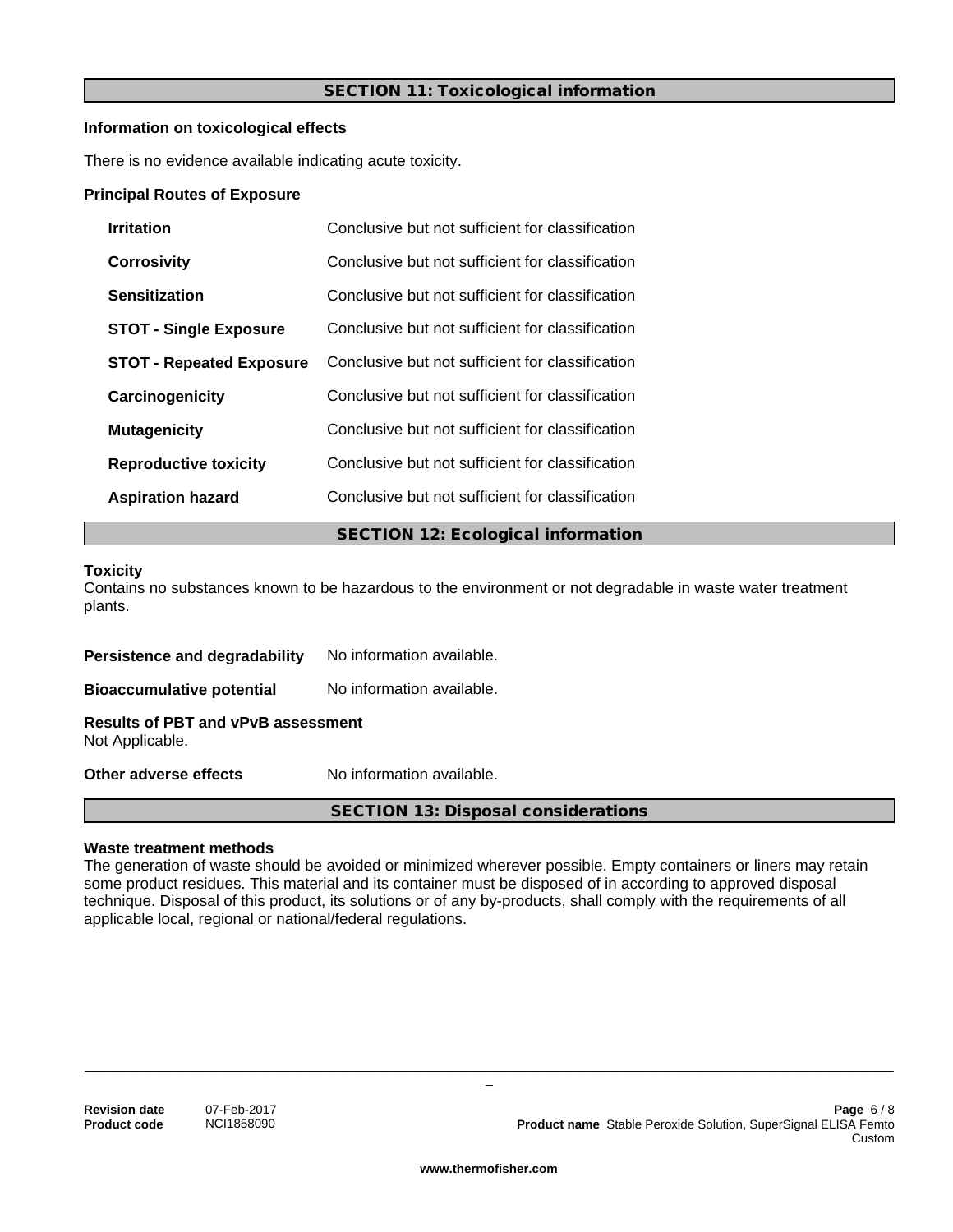### **SECTION 14: Transport information**

# **IATA / ADR / DOT-US / IMDG**

Not regulated in the meaning of transport regulations.

| UN number                    | Not Applicable |
|------------------------------|----------------|
| UN proper shipping name      | Not Applicable |
| Transport hazard class(es)   | Not Applicable |
| Packing group                | Not Applicable |
| <b>Environmental hazards</b> | Not Applicable |
| Special precautions for user | Not Applicable |

**Transport in bulk according to Annex II of MARPOL 73/78 and the IBC Code** Not Applicable.

**SECTION 15: Regulatory information**

# **US Federal Regulations**

#### **SARA 313**

This product is not regulated by SARA.

**Clean Air Act,Section 112 Hazardous Air Pollutants (HAPs) (see 40 CFR 61)** This product does not contains HAPs.

# **US State Regulations**

# **California Proposition 65**

This product does not contain any Proposition 65 chemicals.

#### **WHMIS Hazard Class**

Non-controlled

This product has been classified in accordance with the hazard criteria of the Controlled Products Regulations (CPR) and the MSDS contains all the information required by the CPR.

**SECTION 16: Other information**

| <b>Reason for revision</b> | SDS sections updated. |
|----------------------------|-----------------------|
| <b>Revision number</b>     |                       |
| <b>Revision date</b>       | 07-Feb-2017           |

Use as laboratory reagent. Scientific research and development.

#### **References**

• ECHA: http://echa.europa.eu/

• TOXNET: http://toxnet.nlm.nih.gov/

| <b>Revision date</b> | 07-Feb-2017 |
|----------------------|-------------|
| <b>Product code</b>  | NCI1858090  |